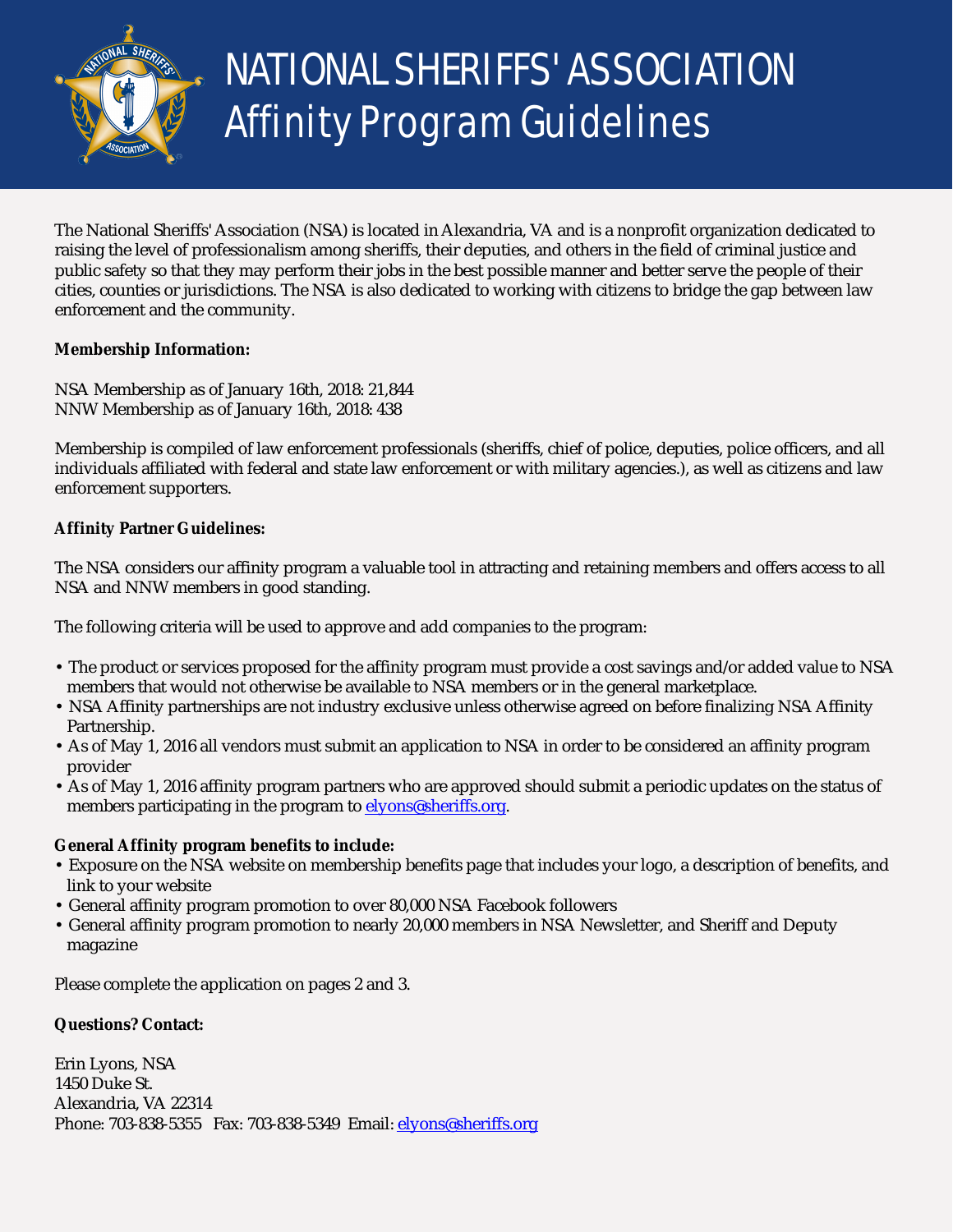

# NATIONAL SHERIFFS' ASSOCIATION Affinity Partner Application

| <b>Vendor Name</b>                                                                                                                                                                                                               | <b>Website</b>                                          |
|----------------------------------------------------------------------------------------------------------------------------------------------------------------------------------------------------------------------------------|---------------------------------------------------------|
| <b>Contact Name</b>                                                                                                                                                                                                              | <b>Title</b>                                            |
| <b>Street Address</b>                                                                                                                                                                                                            |                                                         |
| <b>City</b>                                                                                                                                                                                                                      | <b>Zip Code</b><br><b>State</b><br>$\blacktriangledown$ |
| <b>Phone Number</b>                                                                                                                                                                                                              | <b>Email Address</b>                                    |
| <b>Nature of Product/Service</b>                                                                                                                                                                                                 |                                                         |
|                                                                                                                                                                                                                                  |                                                         |
| <b>What is the Benefit to NSA Members?</b>                                                                                                                                                                                       |                                                         |
|                                                                                                                                                                                                                                  |                                                         |
| <b>What is the Regular Price of Your Product?</b>                                                                                                                                                                                | <b>NSA Member Price/Discount?</b>                       |
| Please Explain How Members Would Order/Use Your Service. Include Use of ID/Code/<br><b>Phone Number/Online Ordering Information.</b><br>*Please Note That At No Time Will the NSA Be Responsible for Order or Payment Processing |                                                         |
|                                                                                                                                                                                                                                  |                                                         |